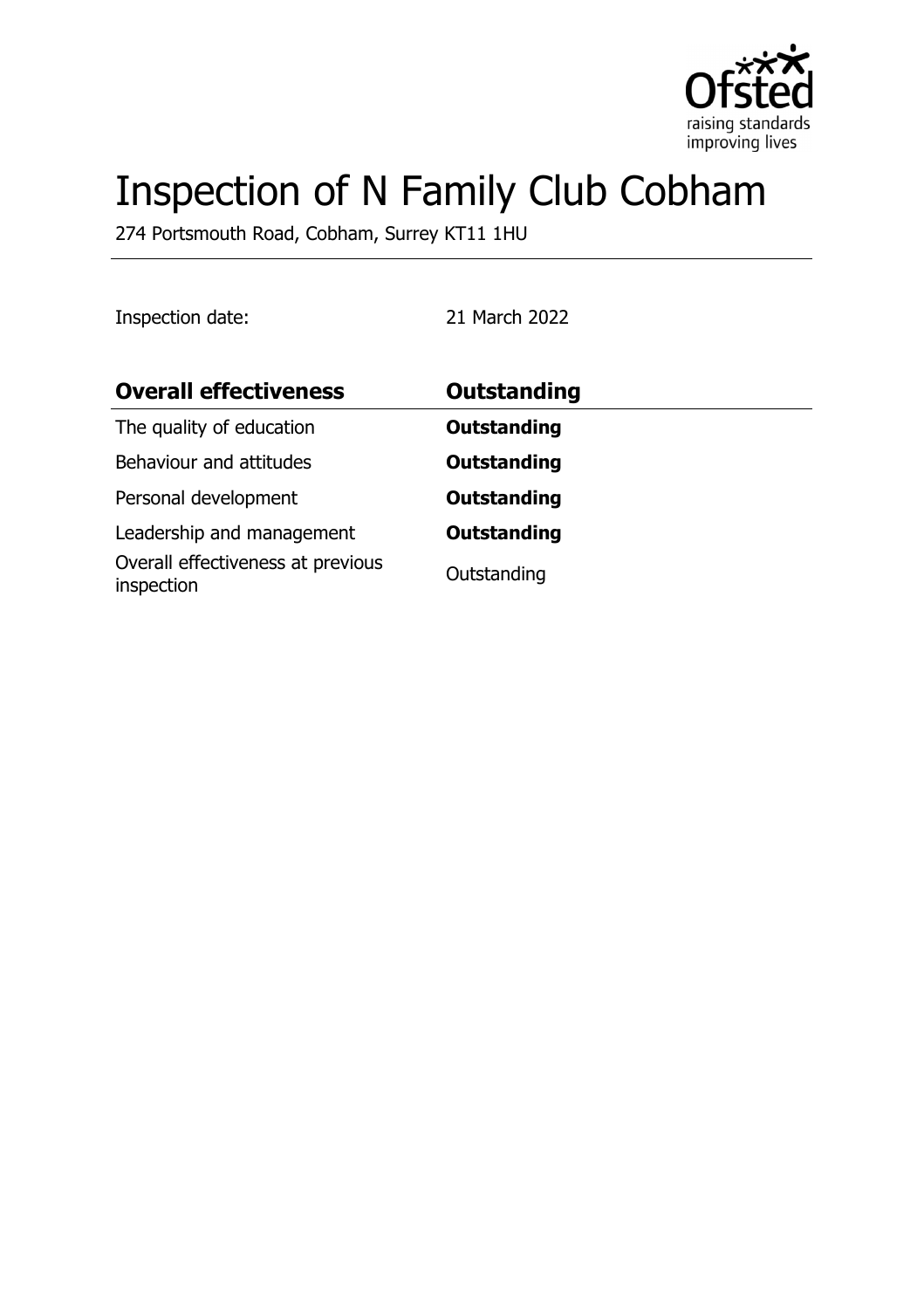

## **What is it like to attend this early years setting?**

#### **The provision is outstanding**

Children's behaviour is exemplary. They are extremely happy and settled in the exceptionally calm and stimulating environment. There are very high expectations for all children to be challenged in their learning and development, and to make the best possible progress.

Children are highly motivated to learn. They actively explore the exceptional range of resources, indoors and outdoors. For instance, they thoroughly enjoy playing in a mud kitchen and using their hands to mix ingredients to make modelling dough. Children develop excellent physical skills. They show great delight when they learn to jump safely off low-level tree trunks. Babies keep on trying to pull themselves to standing, to explore sand and touch brightly coloured chiffon scarves suspended from a frame.

Children have excellent opportunities to learn about the world. They thoroughly enjoy regular outings away from the nursery in a minibus. For example, to a forest school where they make bird feeders and collect charcoal, which they bring it back to the nursery and use for mark making. Children also use an allotment to plant and look after fruit and vegetables. They visit a respite home for disabled children, where they have access to a soft play area that the nursery helps to fund.

#### **What does the early years setting do well and what does it need to do better?**

- Staff have an exceptional understanding of how to support and extend children's learning and development, including children with special educational needs and/or disabilities. They provide children with an exciting curriculum and an exemplary range of well-organised, interesting activities. Children make outstanding progress.
- $\blacksquare$  Since the last inspection, the nursery building has been completely refurbished. Managers and staff have worked hard to provide children with an exciting, wellresourced and welcoming learning environment. Managers and senior advisors consistently work with staff to review and continually improve their exemplary practice, and the delivery of an ambitious curriculum. Staff now focus strongly on using children's interests and choices to move them forward in their learning and development.
- $\blacksquare$  Staff have received training that has helped them to successfully develop children's literacy skills. They consistently respond to children's great interest in books and read to them throughout the day. Staff have provided older children with books that have blue prints of buildings, in response to their interest in construction.
- $\blacksquare$  Staff encourage children to have a go during all activities. Their highly focused, enthusiastic approach successfully motivates children to learn. Staff skilfully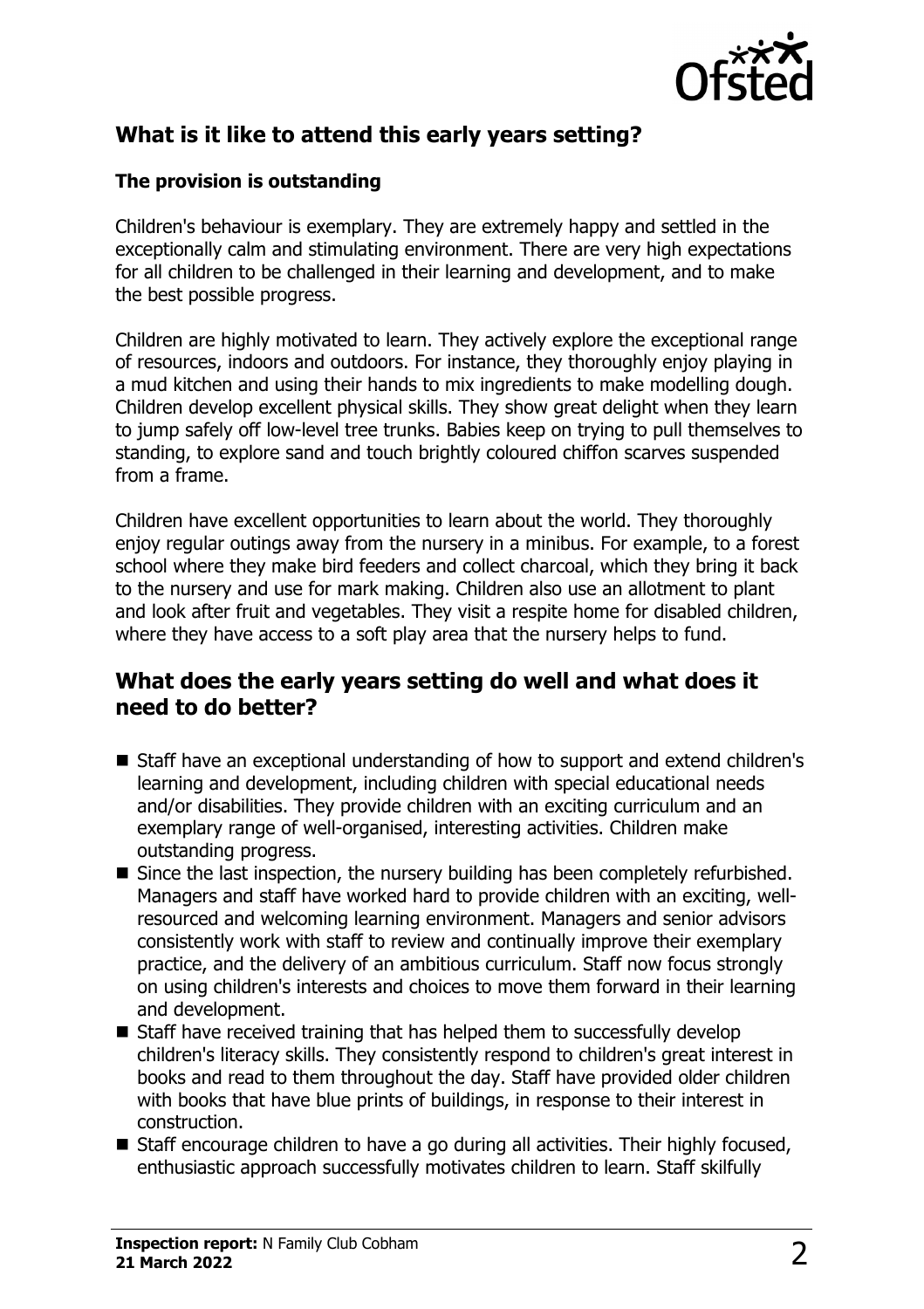

support children to develop the skills they need for the future. For instance, to support their pre-writing skills, they provide opportunities for children to use ribbons attached to sticks to help create large movements. Staff challenge children to use these to form shapes in the air, such as triangles, and successfully extend what they can do.

- $\blacksquare$  Staff provide children with excellent role models. They are exceptionally calm, positive and encouraging to children at all times. Staff patiently manage children's behaviour and help them to learn to share and take turns. They skilfully re-focus older children's attention, successfully capturing and maintaining their concentration, through highly successful strategies.
- Staff focus strongly on meeting children's individual care needs. For example, they follow babies' home routines and make sure they feel comfortable, relaxed and secure. Staff have an exemplary knowledge and understanding of children's individual medical needs. Managers ensure that all staff know what to do if a child needs urgent medical attention.
- Staff give top priority to supporting children's independence, self-confidence and language development. They talk aloud to help children hear, copy and learn new words and sounds and give children time to talk and respond to questions. All children, including those who speak English as an additional language, develop and use a wide range of vocabulary.
- Staff work extremely well in partnership with parents, to meet children's individual care, health and learning needs. They welcome parents into the nursery and fully value their involvement. For instance, parents join in nursery outings and events, such as farm visits. The nursery staff provide a daily breakfast bar for parents to stay and have a coffee and meet other parents.

## **Safeguarding**

The arrangements for safeguarding are effective.

Staff have an excellent understanding of what to do if they are concerned about a child's welfare and safety. This includes the whistle-blowing policy and procedure. All staff complete safeguarding training, including the 'Prevent' duty, which they regularly update. Managers use risk assessment exceptionally well to meet children's individual needs and keep them safe. For example, they meet with parents to complete comprehensive risk assessments to meet children's individual health needs. They also use robust risk assessments to ensure safety in the premises. For instance, during extensive refurbishment of the premises last year. The nursery has received a recognised accreditation for health and safety.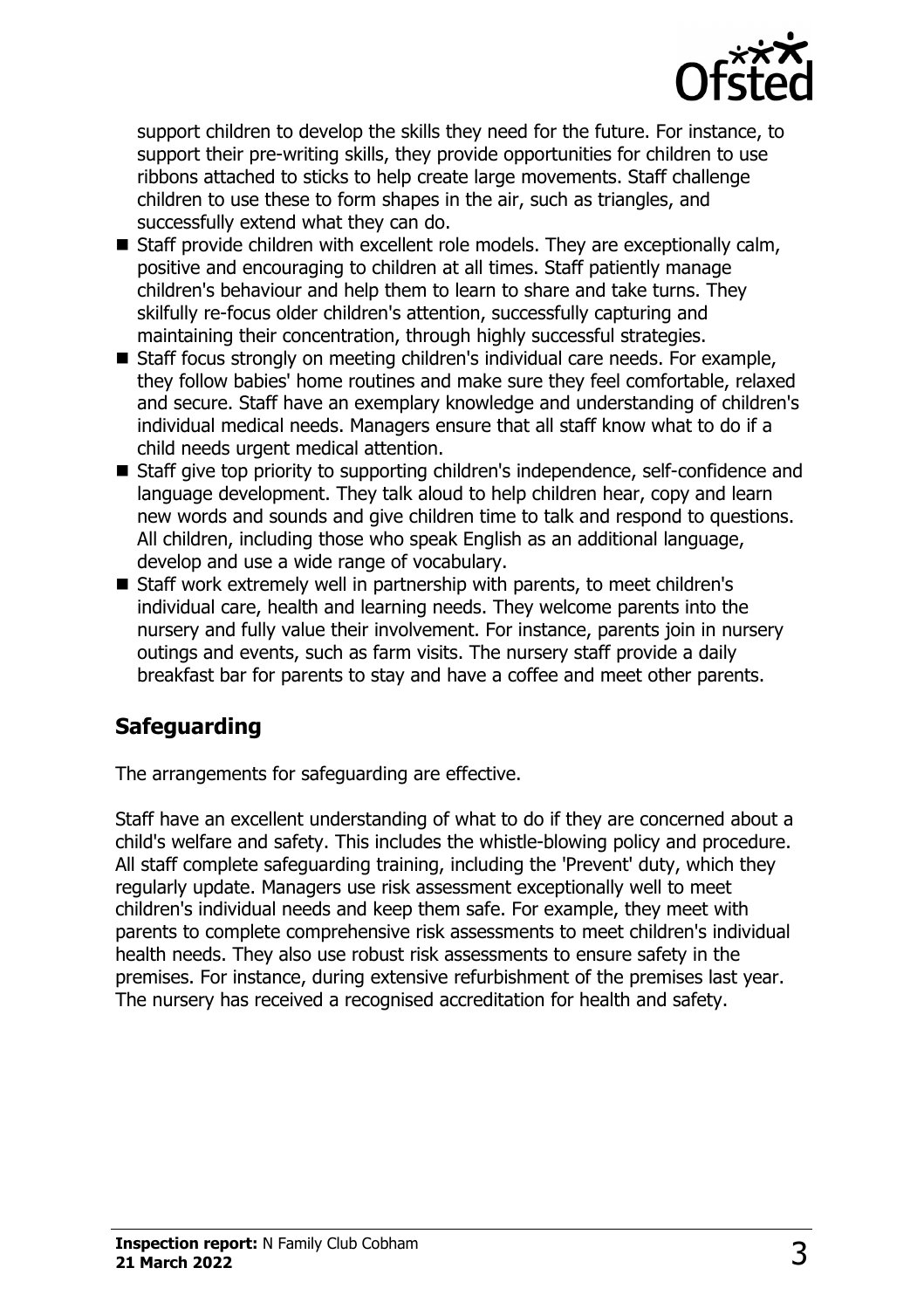

| <b>Setting details</b>                         |                                                                                      |
|------------------------------------------------|--------------------------------------------------------------------------------------|
| Unique reference number                        | EY278971                                                                             |
| <b>Local authority</b>                         | Surrey                                                                               |
| <b>Inspection number</b>                       | 10231194                                                                             |
| <b>Type of provision</b>                       | Childcare on non-domestic premises                                                   |
| <b>Registers</b>                               | Early Years Register, Compulsory Childcare<br>Register, Voluntary Childcare Register |
| Day care type                                  | Full day care                                                                        |
| Age range of children at time of<br>inspection | $0$ to $4$                                                                           |
| <b>Total number of places</b>                  | 62                                                                                   |
| Number of children on roll                     | 88                                                                                   |
| Name of registered person                      | Red Balloon Cobham Ltd                                                               |
| Registered person unique<br>reference number   | RP523355                                                                             |
| <b>Telephone number</b>                        | 01932 866505                                                                         |
| Date of previous inspection                    | 29 May 2014                                                                          |

### **Information about this early years setting**

N Family Club Cobham registered in 2004. It is located in Cobham, Surrey. The nursery opens Monday to Friday, from 7.30am until 6.30pm all year round, excluding Christmas and bank holidays. There are 20 members of staff working with the children. Of these, three hold a relevant level 6 qualification, 11 hold a level 3 qualification, three hold a level 2 qualification and three are unqualified. The setting receives funding to provide free early education to children aged three and four years.

## **Information about this inspection**

**Inspector** Cathy Greenwood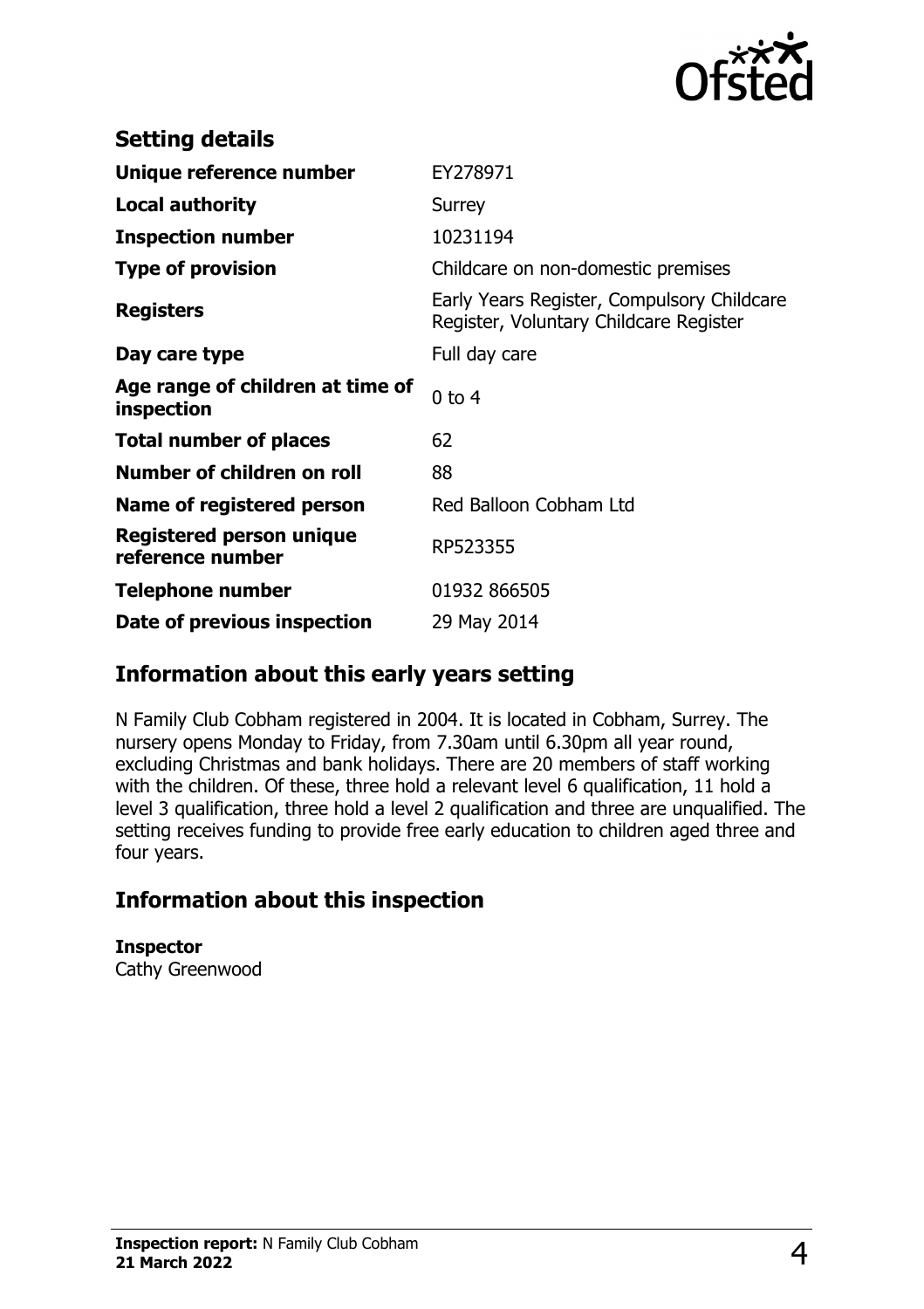

#### **Inspection activities**

- $\blacksquare$  This was the first routine inspection the provider received since the COVID-19 pandemic began. The inspector discussed the impact of the pandemic with the provider and has taken that into account in their evaluation of the provider.
- $\blacksquare$  We carried out this inspection as a result of a risk assessment, following information we received about the provider.
- The inspector observed children taking part in activities, indoors and outdoors.
- $\blacksquare$  The inspector and the manager completed a learning walk together and discussed the curriculum.
- $\blacksquare$  The inspector talked with parents to seek their views about the nursery.
- $\blacksquare$  The inspector talked with children, parents and senior staff within the organisation during the inspection.

We carried out this inspection under sections 49 and 50 of the Childcare Act 2006 on the quality and standards of provision that is registered on the Early Years Register. The registered person must ensure that this provision complies with the statutory framework for children's learning, development and care, known as the early years foundation stage.

If you are not happy with the inspection or the report, you can [complain to Ofsted](http://www.gov.uk/complain-ofsted-report).